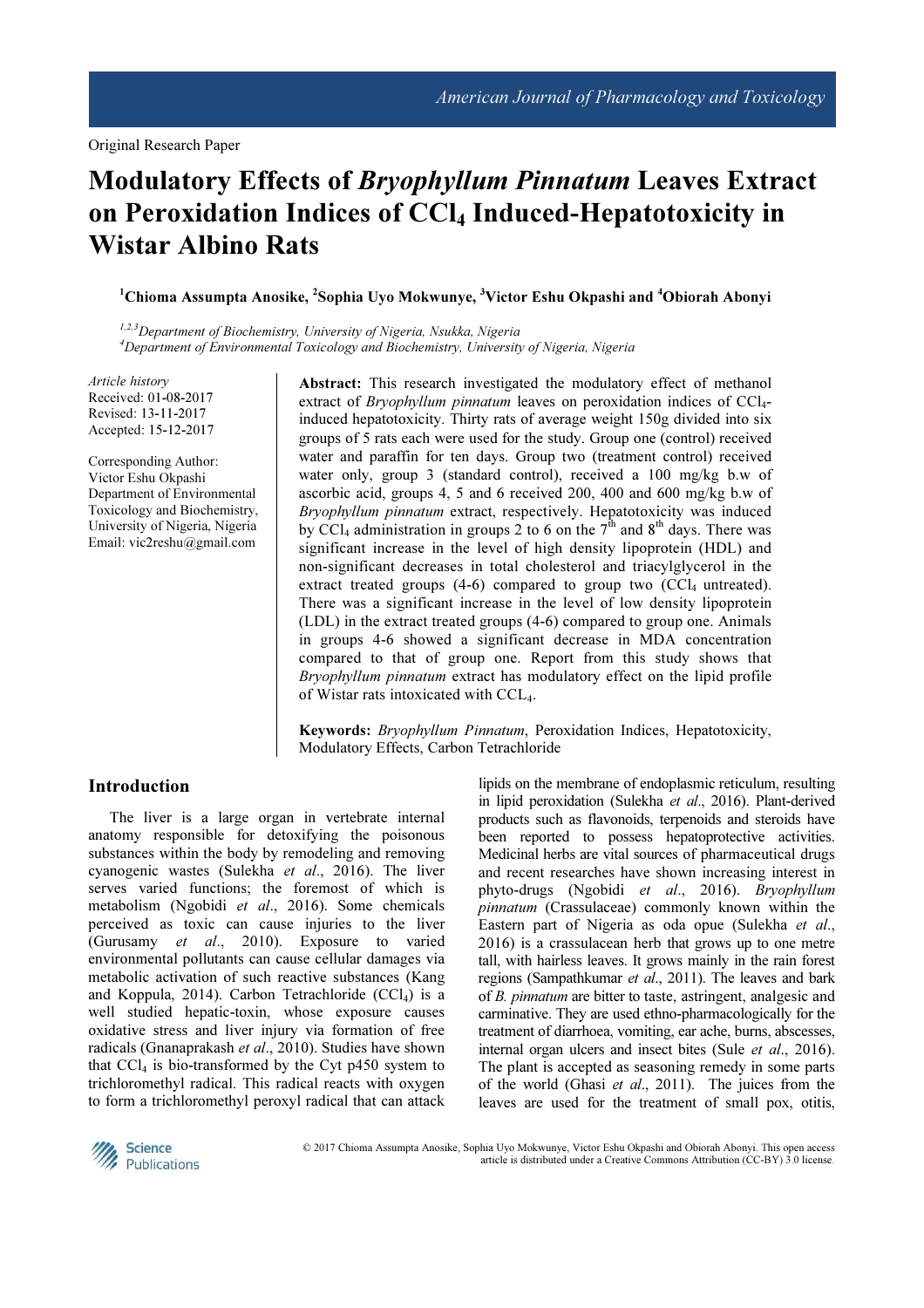cough, asthma, palpitations, headache, convulsion and general unfitness. The plant has been used for treating oedema in different parts of the body (Sule et al., 2016). The leaf juice is also used for the treatment of coughs, cartilaginous tube infections, blood infectious diseases, jaundice and arthritis (Muhammad et al., 2012). This research was aimed at determining the effect of the methanol extract of  $B$ . *pinnatum* against (CCl<sub>4</sub>)-induced liver injury in wistar rats.

## Materials and Methods

## Plant Materials

Bryophyllum pinnatum leaves were collected from the envrons of University of Nigeria, Nsukka in Enugu-Nigeria. They were identified by Mr. Alfred Ozioko of the Department of Botany, University of Nigeria, Nsukka.

#### Extraction

The leaves of Bryophyllum pinnatum were shade dried for one week and pulverized. The pulverized plant (2000 g) was soaked for 24 h in 2.5 litres of methanol, filtered and concentrated with a rotary evaporator.

## Experimental Animals

Thirty adult Wistar rats of average weight (120g) were purchased from the Veterinary breeding centre, Department of Veterinary medicine, University of Nigeria, Nsukka. The rats were housed in metal cages and sustained at light and dark cycle at 28°C in a well ventilated animal house. They were acclimatized for seven days and fed with normal pelleted diet and water.

## Induction of Hepatic-Toxicity in Rats

Hepatic injury was induced in the rats via intraperitoneal injection of 1.5 ml/kg b.w  $CCl<sub>4</sub>$  in liquid paraffin (1:1  $v/v$ ). The experiment lasted for ten days.  $CCl<sub>4</sub>$  (1.5 ml/kg b.w) was injected on the seventh and eighth day.

#### Experimental Design

Group one rats (vehicle control), received distilled water for 10 days, however, on the seventh and eighth days, they were administered with paraffin orally.

Groups two (treatment control), and three (standard control) received distilled water and ascorbic acid respectively for ten days. On the seventh and eighth days, they were challenged with 1.5 ml/kg b.w  $CCl<sub>4</sub>$  in liquid paraffin.

Groups 4, 5 and 6 received 200, 400 and 600 mg/kg b w of the extract respectively, for ten days. On the seventh and eighth day, they were injected with 1.5 ml/kg b.w CCl4 dissolved in liquid paraffin and were sacrificed on the tenth day, after eighteen hour fasting.

#### Serum Sample Collection

The rats were sacrificed via cervical decapitation in mild chloroform. Blood was collected and serum prepared for biochemical assays.

## Estimation of Biochemical Parameters

Randox analytical kit was used to assay for total cholesterol according to the method of Paglia and Valentine (1967), low density lipoprotein, high density lipoprotein and triacylglycerol were by Allain et al. (1976) while lipid peroxidation (MDA) was by Wallin et al. (1993).

#### Statistical Analysis

Data obtained were expressed as mean + SD and were analyzed using one way ANOVA. Differences between means were expressed using Duncan's new multiple ranges. The acceptance level was p<0.05 degree of confidence.

## Results

#### Acute Toxicity Test

In the acute toxicity  $(LD_{50})$  test of *Bryophyllum* pinnatum extract, a significant toxicity was observed at 5000 mg/kg where a mouse died after 24 hrs.

## Effect of Methanol Extract of Bryophyllum Pinnatum Leaves on High Density lipoprotein of control and CCl<sub>4</sub> treated Rats

Result in Fig. 1 showed significant  $(p>0.05)$ reduction in High Density Lipoprotein (HDL) of group 2 rats administered with  $CCl_4$  only compared to the normal control (group one). A significant increase  $(p<0.05)$  in HDL comparable to that of group one, was observed in animals in groups 4 to 6 treated with the extract when compared to those in group 2.

# Effect of Methanol Extract of Bryophyllum Pinnatum Leaves on Cholesterol Level of Control and CCl4 Treated Rats

Results in Fig. 2 showed significant increase  $(p<0.05)$ in the total cholesterol level in group 2 administered with CCl4 only and groups 4 to 6 treated with the extract after CCl4 administration when compared to group one. Significant decrease (p<0.05) in cholesterol level compared to that of group one was observed in the group 3 animals treated Vitamin C after  $CCl_4$  administration.

## Effect of Methanol Extract of Bryophyllum Pinnatum Leaves on Low Density lipoprotein of Control and CCl<sub>4</sub> Treated Rats

There was a significant increase  $(p<0.05)$  in the level of Low Density Lipoprotein (LDL) in group  $2$  (CCl<sub>4</sub>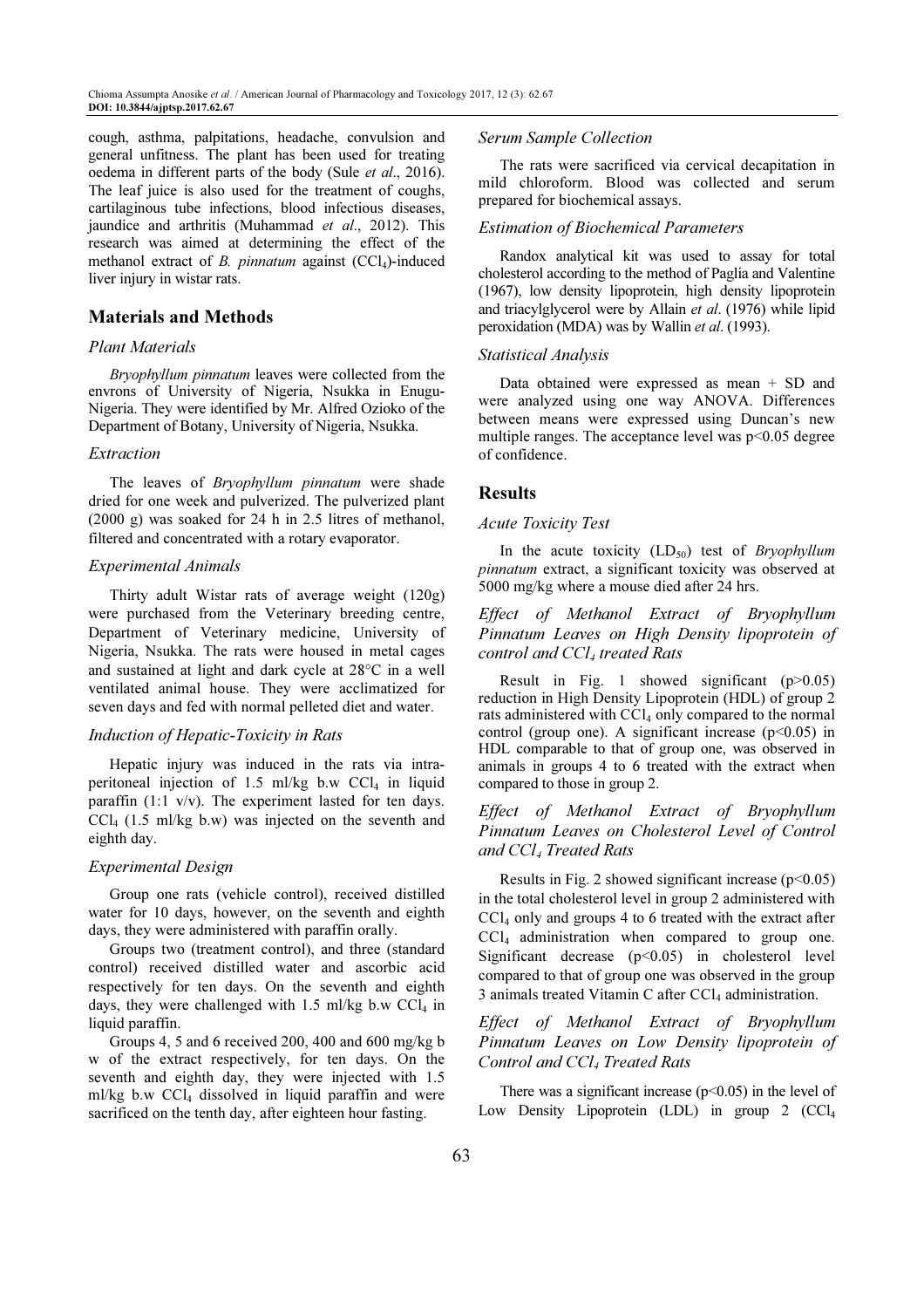untreated) and in groups 4 to 6 treated with 200, 400 and 600 mg/kg of the extract after  $CCl_4$  administration when compared to the control (group one) animals (Fig. 3). Group 3 animals treated with vitamin C showed significant decrease  $(p<0.05)$  in LDL compared to group 2. LDL level of group 3 animals was comparable to that obtained for the normal control (group one).

Effect of Methanol Extract of Bryophyllum Pinnatum Leaves on Triacylglycerol level of Control and CCl<sub>4</sub> Treated Rats

Significant increase  $(p<0.05)$  in the level of triacylglycerol (TAG) was observed in groups 2 to 6

administered with  $\text{CCl}_4$  compared to that of group one (normal control) (Fig. 4).

Effect of Methanol Extract of Bryophyllum Pinnatum Leaves on Malondialdehyde (MDA) of Control and CCl<sub>4</sub> Treated Rats

Result in Fig. 5 showed significant ( $p<0.05$ ) increase in the level of malondialdehyde (MDA) (lipid peroxidation product) in the  $\text{CCl}_4$  untreated (group 2) compared to the normal control (group one). Groups 3, 4, 5 and 6 treated vitamin C and graded doses (200, 400 and 600 mg/kg) of the extract respectively, showed significant ( $p$ <0.05) decrease in MDA concentration compared to group 2.



Fig. 1: Effect of methanol extract of *Bryophyllum pinnatum* on high density lipoprotein of normal and  $\text{CC}l_4$ -treated rats



Fig. 2: Effect of methanol extract of *Bryophyllum pinnatum* on cholesterol level of normal and CCl<sub>4</sub>-treated rats



Fig. 3: Effect of methanol extract of *Bryophyllum pinnatum* on low density lipoprotein of normal and  $\text{CC}l_4$ -treated rats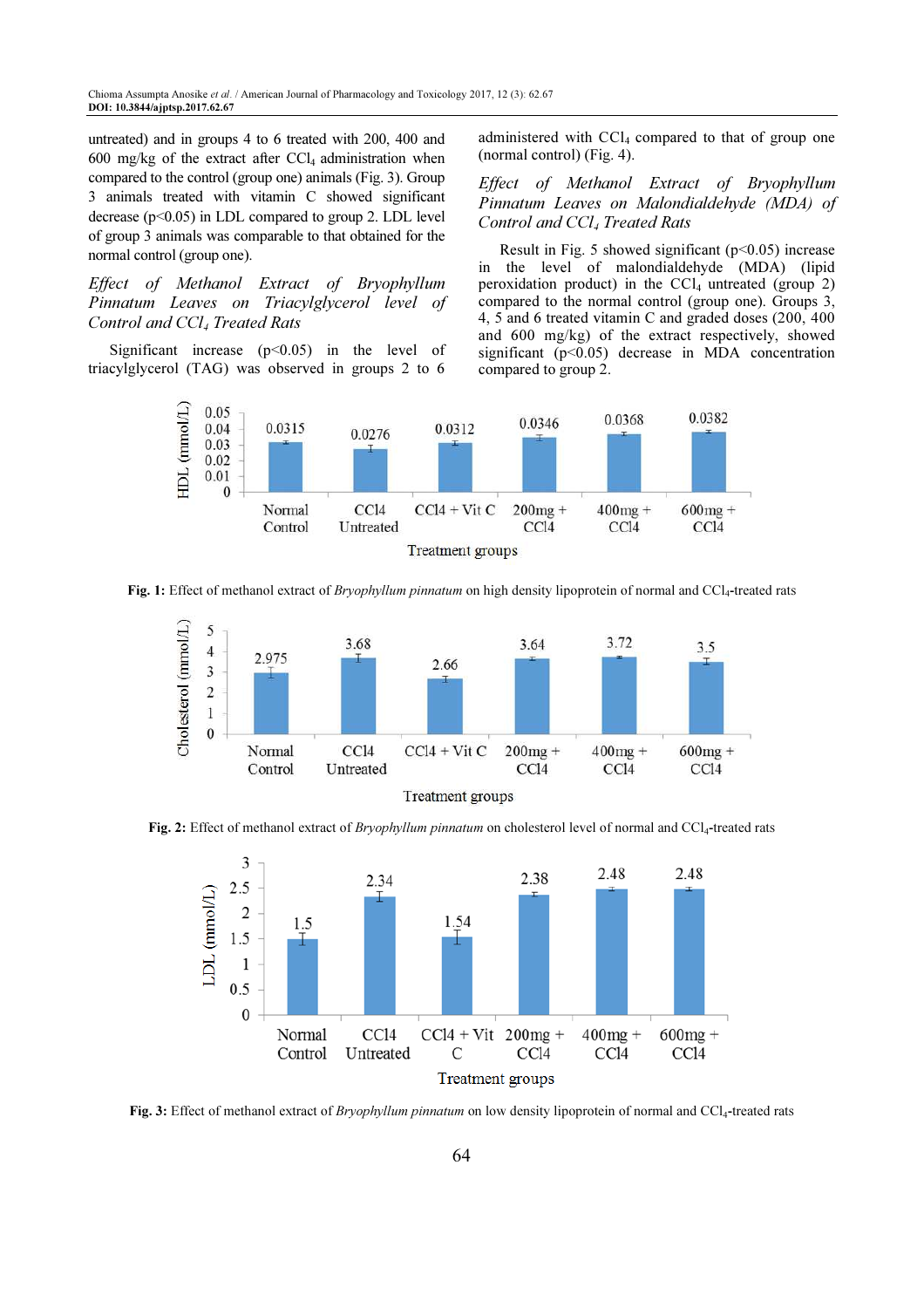Chioma Assumpta Anosike et al. / American Journal of Pharmacology and Toxicology 2017, 12 (3): 62.67 DOI: 10.3844/ajptsp.2017.62.67



Fig. 4: Effect of methanol extract of *Bryophyllum pinnatum* on triacylglycerol level of normal and CCl<sub>4</sub>-treated rats



Fig. 5: Effect of methanol extract of *Bryophyllum pinnatum* on malondialdehyde concentration of normal and CCl<sub>4</sub>-treated rats

## **Discussion**

Exposure to Carbon tetrachloride has been reported to cause injury in tissues such as liver, heart, lung, testis and brain (Ahmed et al., 1987). The acute toxicity of  $CCl<sub>4</sub>$  in the liver has been investigated by oral administration of CCl<sub>4</sub> (Hanan, 2016). Carbon tetrachloride is lipophilic and diffuses easily across the cell membrane into the tissues (Ritesh et al., 2015). In CCl4-administered rats, injury to the endoplasmic reticulum (ER) and lipid accumulation occurs within the hepatic cells (Joen et al., 2003). Boll et al. (2001) reported that increase in the esterification of free fatty acids, triglycerides and phospholipids occurred due to induction of  $\text{CCl}_4$  thus causing a disturbance in the normal lipid homeostasis and consequent increase in cholesterol biosynthesis.

Results from this research showed significant increase in triacylglycerol, total cholesterol and LDL levels and a decrease in HDL level in the groups administered with  $\text{CCl}_4$  when compared to the control group. These findings were in agreement with that of Hanan, (2016) who reported hypercholesterolemia in CCl4-administered rats. This condition was due to injury of the hepatic parenchyma cells that led to the disturbance of total lipid metabolism in the liver (Raju and Binda 2005). The elevated levels of triacylglycerol, total cholesterol and LDL induced by the administration of  $CCl<sub>4</sub>$  were ameliorated by pre-treatment with B. pinnatum extract. The plant is known to be a rich source of lipids, which accounts for the high level of total cholesterol, TAG, and LDL in the extract-treated groups compared to the normal control. Bryophylum pinnatum extract also caused increase in the level of high-density lipoprotein which carries cholesterol in the blood and transports it back to the liver. This eliminates cholesterol from the body and reduces the level of LDL, and consequently, reduces the incidence of atheroscelerosis and cardiovascular diseases caused by LDL oxidation.

Carbon tetrachloride is metabolized in the liver by cytochrome P450, thus generating the highly reactive free radical trichloromethyl  $(CCl<sub>3</sub>)$ . This product initiates the progression of lipid peroxidation of endoplasmic reticulum cell membrane, thus leading to the formation of Malondialdehyde (MDA); a harmful substance that causes injury to many organs (Hanan, 2016). The increase in MDA level in the blood results in failure of the antioxidant mechanisms to combat the generation of excessive free radicals (Hanan, 2016). From this study, the groups treated with B. pinnatum extract after the administration of  $CCl<sub>4</sub>$  showed significant decrease (p<0.05) in lipid peroxidation compared to group two rats that were administered with CCl4 without any treatment. This result agrees with the work of Abraham et al. (1999), who reported that exposure to CCl<sub>4</sub> caused elevated lipid peroxidation and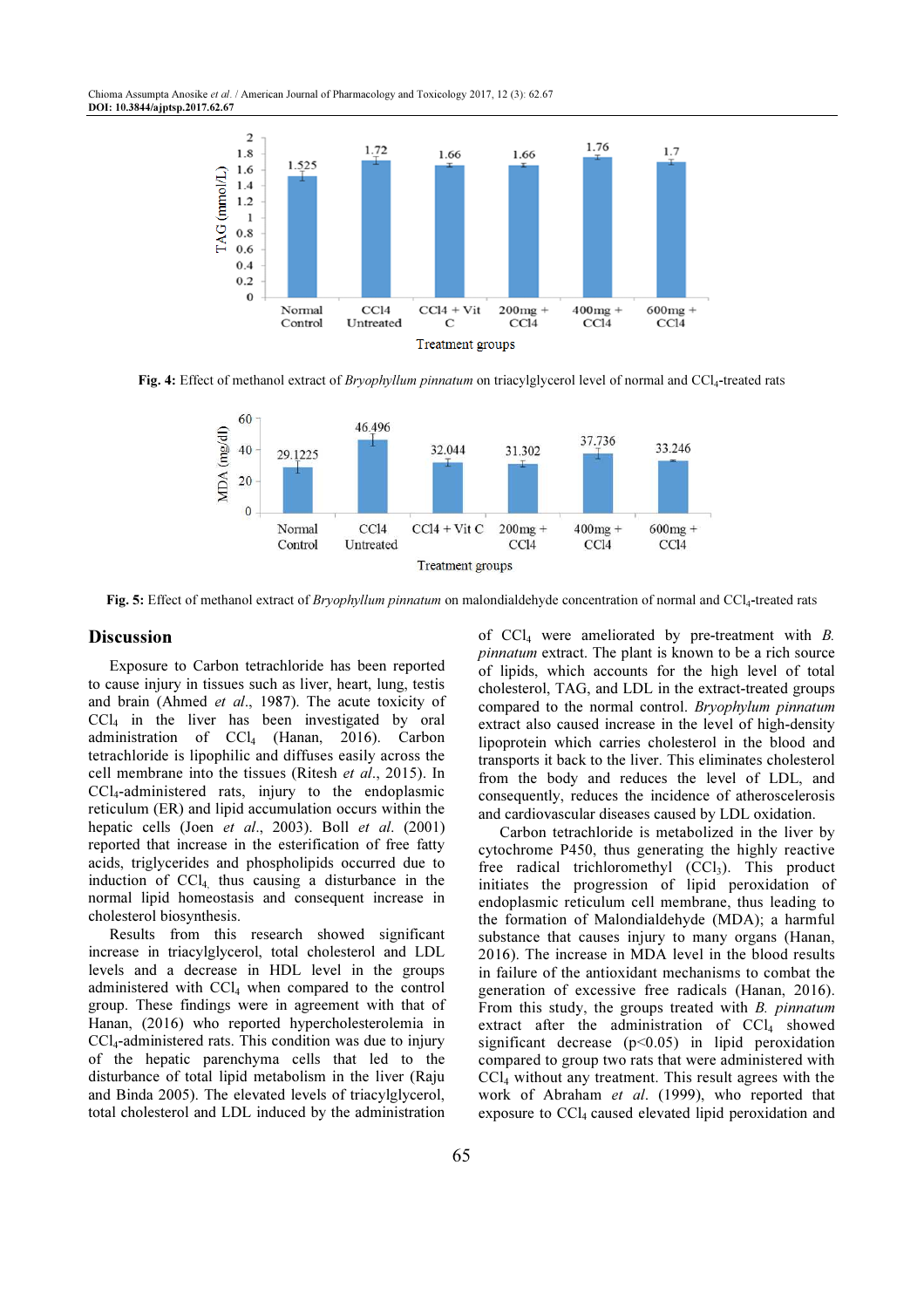consequent injury to the lungs and kidney of rats. The increased lipid peroxidation level obtained in CCl4 administered but untreated group could also be as a result of the activation of  $\text{CC}l_4$  resulting in the formation of  $\text{CC}l_3$ and peroxy radicals. Thus, the decrease in MDA in B. pinnatum extract-treated groups compared to group two  $(CCl<sub>4</sub>$  untreated group), indicates the ability of the extract to protect cell membrane against free radical attack.

# Conclusion

In this study, methanol extract of Bryophyllum pinnatum leaves showed great potential for the treatment of hepatotoxicity in Wistar rats. This validates the claim that Bryophyllum pinnatum leaves are potent for the management of liver disorders.

## Recommendation

Studies on the effect of extracts of Bryophyllum pinnatum leaves on cellular organells such as mitochondria, endoplasmic reticulum, and nucleus through the activation and/or inhibition of signal kinases, transcription factors and gene-expression profiles are recommended.

## Author's Contributions

Chioma Assumpta Anosike: Designed and supervised the research work and also edited the manuscript.

Sophia Uyo Mokwunye: Carried out the experimental and animal studies and analysed the results.

Victor Eshu Okpashi: Prepared the manuscript for publication.

Obiorah Abonyi: Co-supervised the experimental and laboratory work and drafted the manuscript.

# Ethics

The authors declare no conflict of interest in the work.

## References

- Abraham, P., G.C. Wilfred and S.P. Cathrine, 1999. Oxidative damage to the lipids and proteins of the lungs, testis and kidney of rats during carbon tetrachloride intoxication. Clin. Chem., 289: 177-179. DOI: 10.1016/S0009-8981(99)00140-0
- Ahmed, F.F., D.L. Cowan and A.Y. Sun, 1987. Detection of free radical formation in various tissues after acute carbontetrachloride administration in gerbil. Life Sci. 41:2469–2475.
- Allain, C.C., L.S. Poon, C.S. Chan, W. Richmond and P.U. Fu, 1976. Enzymatic determination of total cholesterol. Clin. Chem., 20: 470-475.
- Boll, M., W. Lutz, E. Becker and A. Stampfi, 2001. Mechanism of carbon tetrachloride-induced hepatotoxicity. Hepatocellular damage by reactive carbon tetrachloride metabolites. Zeltscrift fur Naturforschung, 56: 649-659.
- Ghasi, S., C. Egwuibe, P.U. Achukwu and J.C. Onyeasi, 2011. Assessment of the medical benefit in the fokloric use of Bryophyllum pinnatum leaf among the Igbos of Nigeria for the treatment of hypertension. African J. Pharmacy Pharmacol., 5: 83-92.
- Gnanaprakash, K., C.C. Madhusudhana, S. Ramkanth, M. Alagusundaram and V.S. Tiruvengadarajan et al., 2010. Aqueous extract of Flacourtia indica prevents carbon tetrachloride induced hepatotoxicity in rats. Int. J. Biological Life Sci., 6: 1-1.
- Gurusamy, K., R. Kokilavani and K. Arumuasamy, 2010. Hepatoprotective activity of polyherbal formulation against carbon tetrachloride-induced hepatotoxicity in rats. African J. Biotechnol., 9: 8429-8434.
- Hanan, S., 2016. Modulatory effect of wheat germ oil on intestinal oxidative stress and DNA damage induced by carbon tetrachloride in mice. J. Applied Pharmaceutical Sci., 6: 067-074.
- Joen, T.I., S.G. Hwang, N.G. Park, Y.R. Jung and S.S. Im et al., 2003. Antioxidant effect of chitosan on chronic carbon tetrachloride induced hepatic injury in rats. J. Toxicol., 187: 67-73.
- Kang, H. and S. Koppula, 2014. Hepatoprotective effect of Houttuynia cordata thumb extract against carbon tetrachloride-induced hepatic damage in mice. Indian J. Pharmaceutical Sci., 76: 267-273.
- Muhammad, A., K. Imran, K. Ruqaiyah, S. Rajbala and C. Mohit et al., 2012. Bryophyllum pinnatum: A review. Int. J. Res. Biological Sci., 2: 143-149.
- Ngobidi, K.C., G.E. Igbokwe, A.A. Ajayi, G. Otuchristian and D.A. Omoboyowa et al., 2016. Hepatoprotective effect of ethanol leaf extract of Bryophyllum pinnatum on paracetamol induce Hepatitis Albino Rats. Int. J. Res Pharmacy Biosciences, 3: 58-64.
- Paglia, D.E. and W.N. Valentine, 1967. Enzymatic analysis of glutathione peroxidase. J. Laboratory Clin. Med., 70: 158-158.
- Raju, S.M. and M. Binda, 2005. Illustrated Medical Biochemistry. 1st Edn. Brjbasi Press Ltd., New Delhi, pp: 152-153.
- Ritesh, K., A. Suganya, H. Dileepkumar, Y. Rajashekar and T. Shivanandappa, 2015. A single acute hepatotoxic dose of  $\text{CCl}_4$  causes oxidative stress in the rat brain. Toxicology Reports, 2: 891-895.
- Sampathkumar, R., T. Sivakumar, P. Sivakumar and R. Nethaji, 2011. Hepatoprotective and in vivo antioxidant effect of Careya arborea against carbon tetrachloride induced liver damage in rats. J. Health Sci., 1: 418-424.